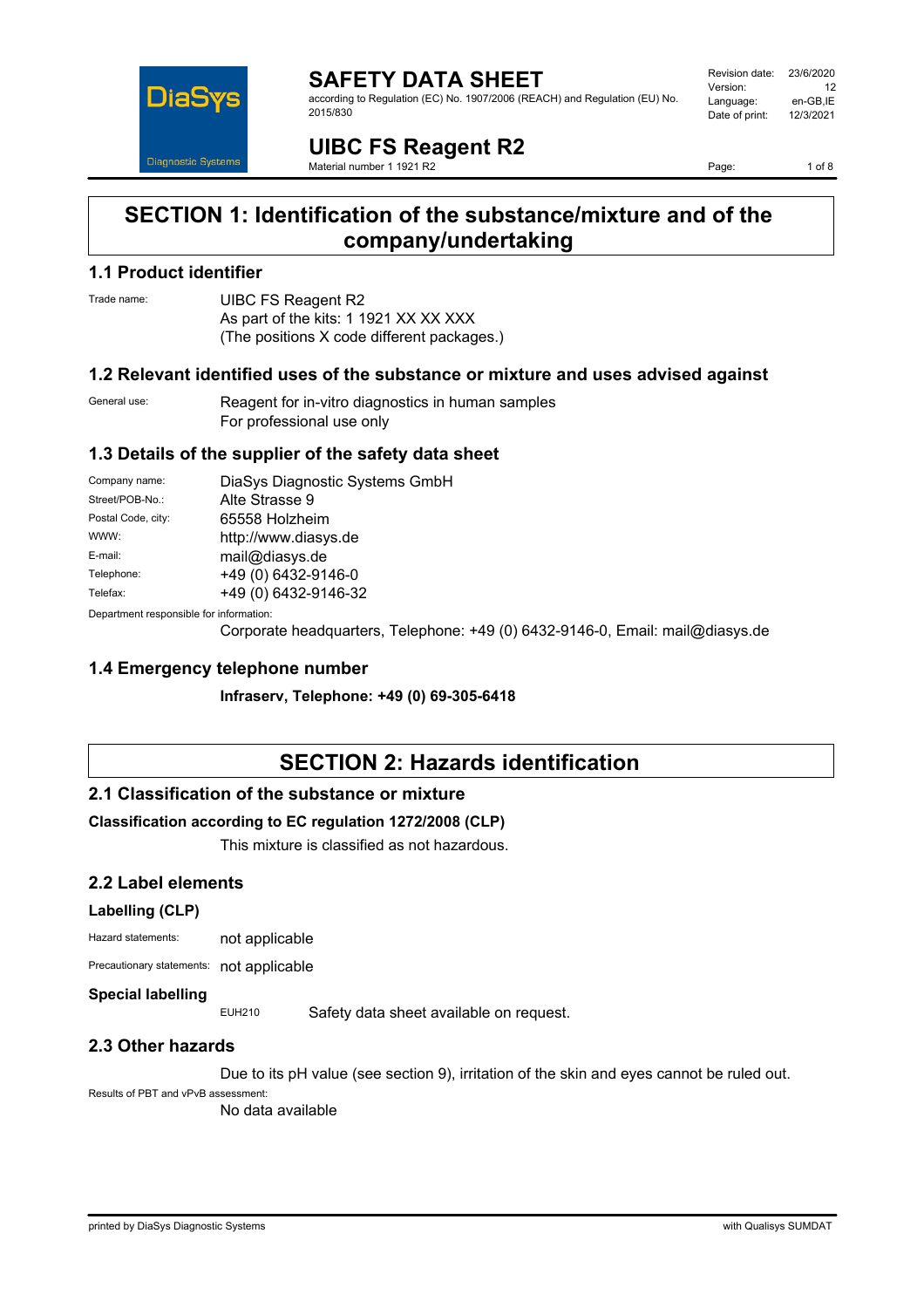

#### **SAFETY DATA SHEET** according to Regulation (EC) No. 1907/2006 (REACH) and Regulation (EU) No. 2015/830

| Revision date: | 23/6/2020 |
|----------------|-----------|
| Version:       | 12        |
| Language:      | en-GB.IE  |
| Date of print: | 12/3/2021 |
|                |           |

**UIBC FS Reagent R2** Material number 1 1921 R2

Page: 2 of 8

## **SECTION 3: Composition / information on ingredients**

#### 3.1 Substances: not applicable

### **3.2 Mixtures**

Chemical characterisation: Aqueous solution with Ascorbic acid

#### Hazardous ingredients:

| Ingredient                             | Designation | Content  | Classification                                                                 |
|----------------------------------------|-------------|----------|--------------------------------------------------------------------------------|
| I EC No.<br>  200-543-5<br>CAS 62-56-6 | Thiourea    | $< 1 \%$ | Acute Tox. 4; H302. Carc. 2; H351. Repr. 2; H361d.<br>Aquatic Chronic 2; H411. |

Full text of H- and EUH-statements: see section 16.

# **SECTION 4: First aid measures**

### **4.1 Description of first aid measures**

In case of inhalation: Provide fresh air. If the casualty has difficulty breathing, call a doctor immediately.

Following skin contact: Change contaminated clothing. After contact with skin, wash immediately with plenty of water.

In case of skin irritation, consult a physician.

- After eye contact: Immediately flush eyes with plenty of flowing water for 10 to 15 minutes holding eyelids apart. Remove contact lenses, if present and easy to do. Continue rinsing. In case of troubles or persistent symptoms, consult an opthalmologist.
- After swallowing: Rinse mouth immediately and drink plenty of water. Do not induce vomiting. Seek medical attention.

### **4.2 Most important symptoms and effects, both acute and delayed**

Can cause skin, eye and respiratory tract irritation.

### **4.3 Indication of any immediate medical attention and special treatment needed**

Treat symptomatically.

# **SECTION 5: Firefighting measures**

### **5.1 Extinguishing media**

Suitable extinguishing media:

Product is non-combustible. Extinguishing materials should therefore be selected according to surroundings.

### **5.2 Special hazards arising from the substance or mixture**

Fires in the immediate vicinity may cause the development of dangerous vapours. In case of fire may be liberated: Sulphur oxides, nitrogen oxides (NOx), carbon monoxide and carbon dioxide.

### **5.3 Advice for firefighters**

Special protective equipment for firefighters:

Wear self-contained breathing apparatus.

Additional information: Hazchem-Code: -

Do not allow water used to extinguish fire to enter drains, ground or waterways.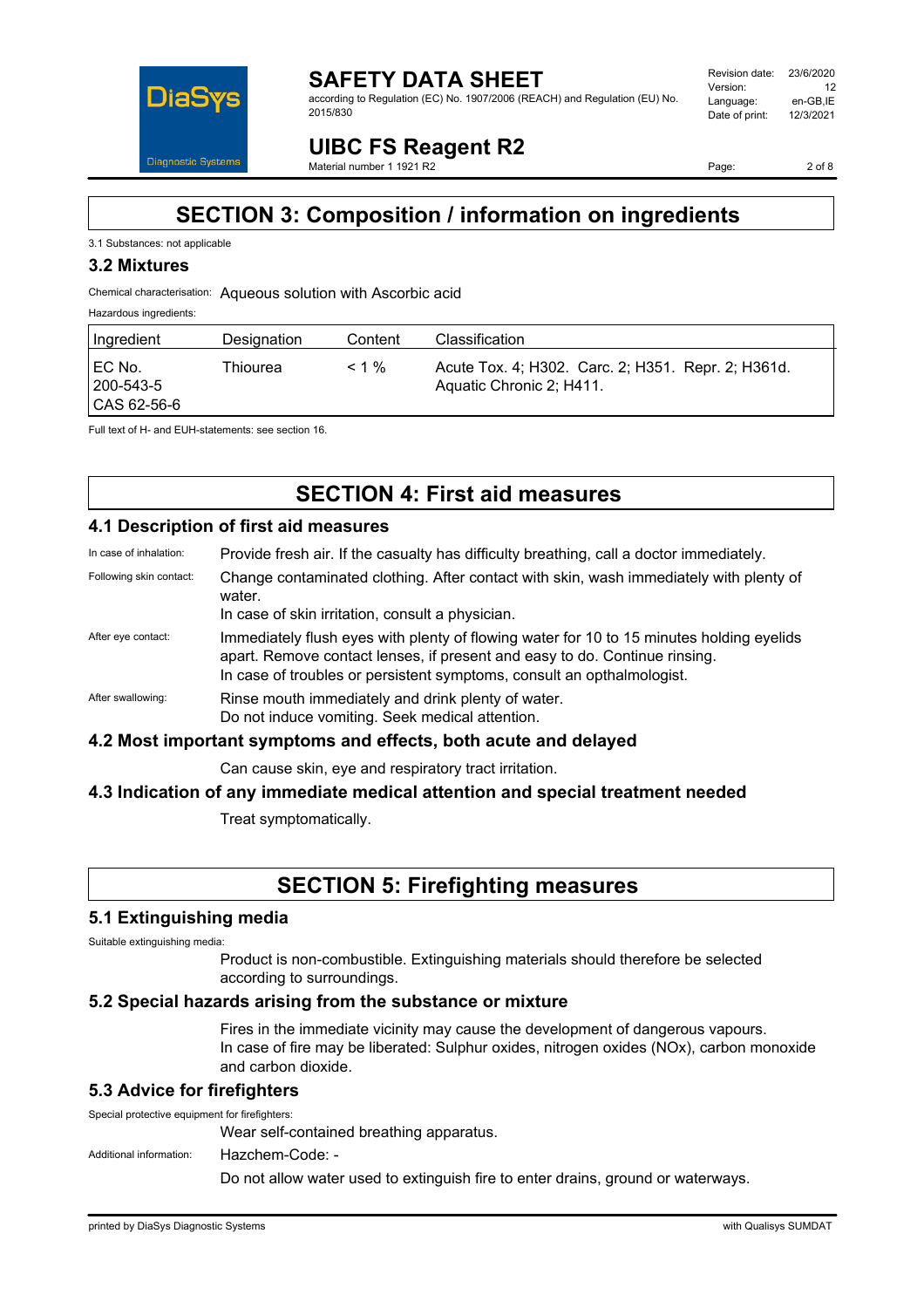

according to Regulation (EC) No. 1907/2006 (REACH) and Regulation (EU) No. 2015/830

Revision date: 23/6/2020 Version: 12<br>Language: en-GB.IE Language: en-GB,IE<br>Date of print: 12/3/2021 Date of print:

**UIBC FS Reagent R2**

Material number 1 1921 R2

Page: 3 of 8

# **SECTION 6: Accidental release measures**

### **6.1 Personal precautions, protective equipment and emergency procedures**

Avoid contact with skin, eyes, and clothing. Provide adequate ventilation. Avoid contact with the substance. Keep unprotected people away. Wear appropriate protective equipment.

### **6.2 Environmental precautions**

Do not allow to penetrate into soil, waterbodies or drains.

### **6.3 Methods and material for containment and cleaning up**

Soak up with absorbent materials such as sand, siliceus earth, acid- or universal binder. Store in special closed containers and dispose of according to ordinance. Final cleaning.

### **6.4 Reference to other sections**

Refer additionally to section 8 and 13.

# **SECTION 7: Handling and storage**

### **7.1 Precautions for safe handling**

Advices on safe handling: Provide adequate ventilation, and local exhaust as needed. Avoid contact with skin, eyes, and clothing.

> Keep all containers, equipment and working place clean. Wear appropriate protective equipment.

Change contaminated clothing. Have eye wash bottle or eye rinse ready at work place.

### **7.2 Conditions for safe storage, including any incompatibilities**

Requirements for storerooms and containers:

Keep containers tightly closed and at a temperature between 2 °C and 8 °C. Protect against heat /sun rays. Keep sterile. Do not freeze. Unsuitable materials: Aluminium, copper, copper alloys, zinc.

Hints on joint storage: Do not store together with strong acids, alkalis, aluminium or copper, copper alloys and zinc.

### **7.3 Specific end use(s)**

No information available.

### **SECTION 8: Exposure controls/personal protection**

### **8.1 Control parameters**

Additional information: Contains no substances with occupational exposure limit values.

### **8.2 Exposure controls**

Provide good ventilation and/or an exhaust system in the work area.

### **Personal protection equipment**

#### **Occupational exposure controls**

Respiratory protection: Provide adequate ventilation.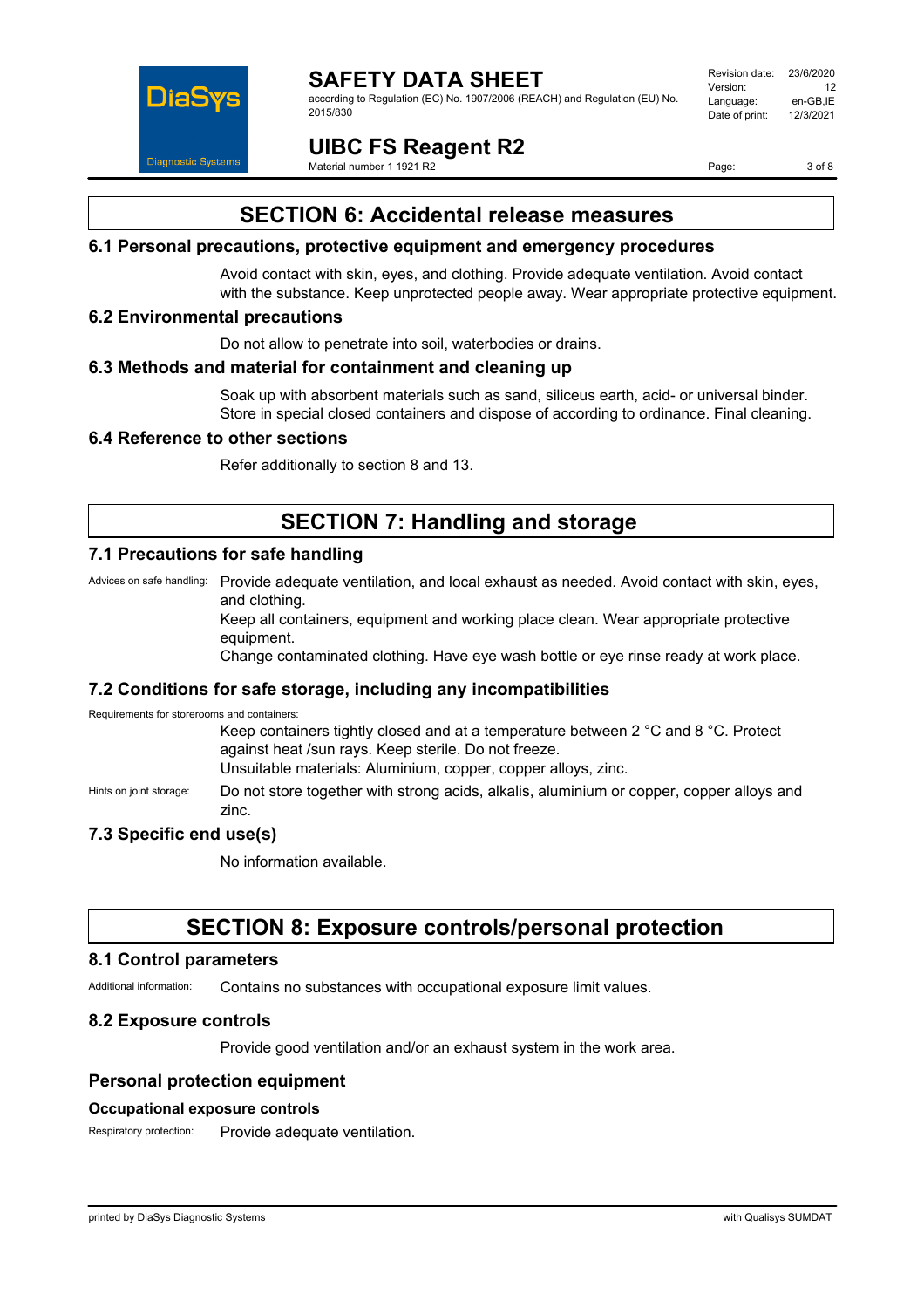

according to Regulation (EC) No. 1907/2006 (REACH) and Regulation (EU) No. 2015/830

| Revision date: | 23/6/2020 |
|----------------|-----------|
| Version:       | 12        |
| Language:      | en-GB.IE  |
| Date of print: | 12/3/2021 |
|                |           |

Page: 4 of 8

**UIBC FS Reagent R2** Material number 1 1921 R2

| Hand protection:                         | Protective gloves according to EN 374.                                                    |
|------------------------------------------|-------------------------------------------------------------------------------------------|
|                                          | Glove material: Nitrile rubber - Layer thickness: 0.11 mm                                 |
|                                          | Breakthrough time: > 480 min                                                              |
|                                          | Observe glove manufacturer's instructions concerning penetrability and breakthrough time. |
| Eye protection:                          | Tightly sealed goggles according to EN 166.                                               |
| Body protection:                         | Wear suitable protective clothing.                                                        |
| General protection and hygiene measures: |                                                                                           |
|                                          | Avoid contact with skin, eyes, and clothing. Change contaminated clothing. Wash hands     |
|                                          | before breaks and after work. When using do not eat or drink. Have eye wash bottle or eye |
|                                          | rinse ready at work place.                                                                |

### **Environmental exposure controls**

See section 6.2 Environmental precautions.

# **SECTION 9: Physical and chemical properties**

### **9.1 Information on basic physical and chemical properties**

| Appearance:                              | Physical state at 20 °C and 101.3 kPa: liquid<br>Colour: yellow |
|------------------------------------------|-----------------------------------------------------------------|
| Odour <sup>-</sup>                       | like sulfur                                                     |
| Odour threshold:                         | No data available                                               |
| pH:                                      | at 25 °C: 2.4                                                   |
| Melting point/freezing point:            | No data available                                               |
| Initial boiling point and boiling range: | No data available                                               |
| Flash point/flash point range:           | not combustible                                                 |
| Evaporation rate:                        | No data available                                               |
| Flammability:                            | No data available                                               |
| Explosion limits:                        | No data available                                               |
| Vapour pressure:                         | No data available                                               |
| Vapour density:                          | No data available                                               |
| Density:                                 | at 20 °C: 1.022 g/mL                                            |
| Water solubility:                        | at 20 °C: completely miscible                                   |
| Partition coefficient: n-octanol/water:  | No data available                                               |
| Auto-ignition temperature:               | No data available                                               |
| Decomposition temperature:               | No data available                                               |
| Viscosity, kinematic:                    | No data available                                               |
| Explosive properties:                    | No data available                                               |
| Oxidizing characteristics:               | No data available                                               |
|                                          |                                                                 |

### **9.2 Other information**

Additional information: No data available

# **SECTION 10: Stability and reactivity**

### **10.1 Reactivity**

refer to 10.3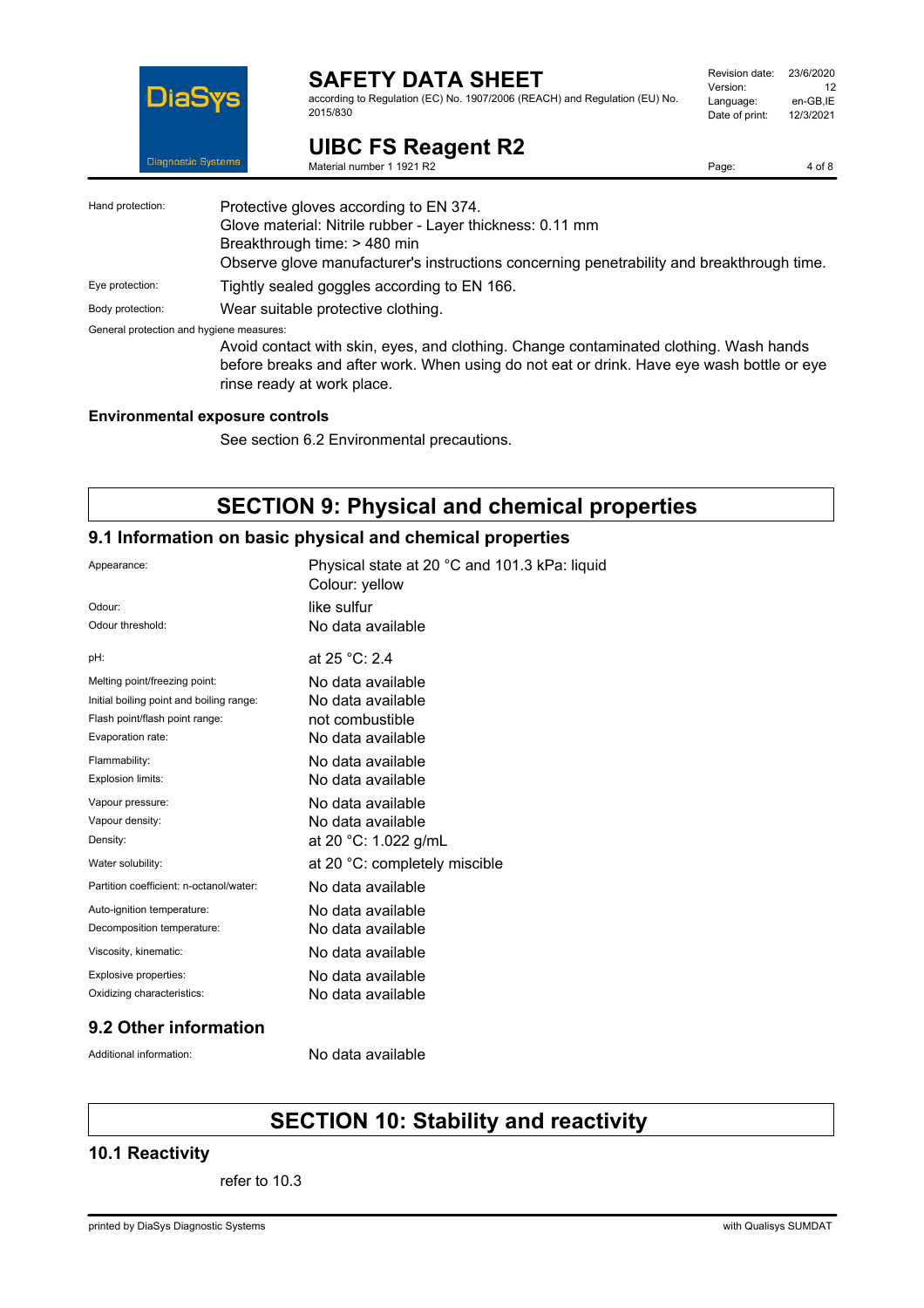

according to Regulation (EC) No. 1907/2006 (REACH) and Regulation (EU) No. 2015/830

#### Revision date: 23/6/2020 Version: 12<br>Language: en-GB.IE Language: en-GB,IE<br>Date of print: 12/3/2021 Date of print:

# **UIBC FS Reagent R2**

Material number 1 1921 R2

Page: 5 of 8

### **10.2 Chemical stability**

Stable under recommended storage conditions.

### **10.3 Possibility of hazardous reactions**

No hazardous reaction when handled and stored according to provisions.

### **10.4 Conditions to avoid**

Protect from frost, heat and sunlight.

### **10.5 Incompatible materials**

Strong acids, alkalis, aluminium, copper, copper alloys, zinc.

### **10.6 Hazardous decomposition products**

No hazardous decomposition products when regulations for storage and handling are observed. Thermal decomposition: No data available

# **SECTION 11: Toxicological information**

### **11.1 Information on toxicological effects**

Toxicological effects: Acute toxicity (oral): Lack of data. Acute toxicity (dermal): Lack of data. Acute toxicity (inhalative): Lack of data. Skin corrosion/irritation: Lack of data. Serious eye damage/irritation: Lack of data. Sensitisation to the respiratory tract: Lack of data. Skin sensitisation: Lack of data. Germ cell mutagenicity/Genotoxicity: Lack of data. Carcinogenicity: Lack of data. Reproductive toxicity: Lack of data. Effects on or via lactation: Lack of data. Specific target organ toxicity (single exposure): Lack of data. Specific target organ toxicity (repeated exposure): Lack of data. Aspiration hazard: Lack of data.

### **Symptoms**

Can cause skin, eye and respiratory tract irritation.

# **SECTION 12: Ecological information**

### **12.1 Toxicity**

Aquatic toxicity: In case of spills of large quantities: Harmful effects on water organisms by modification of pH-value.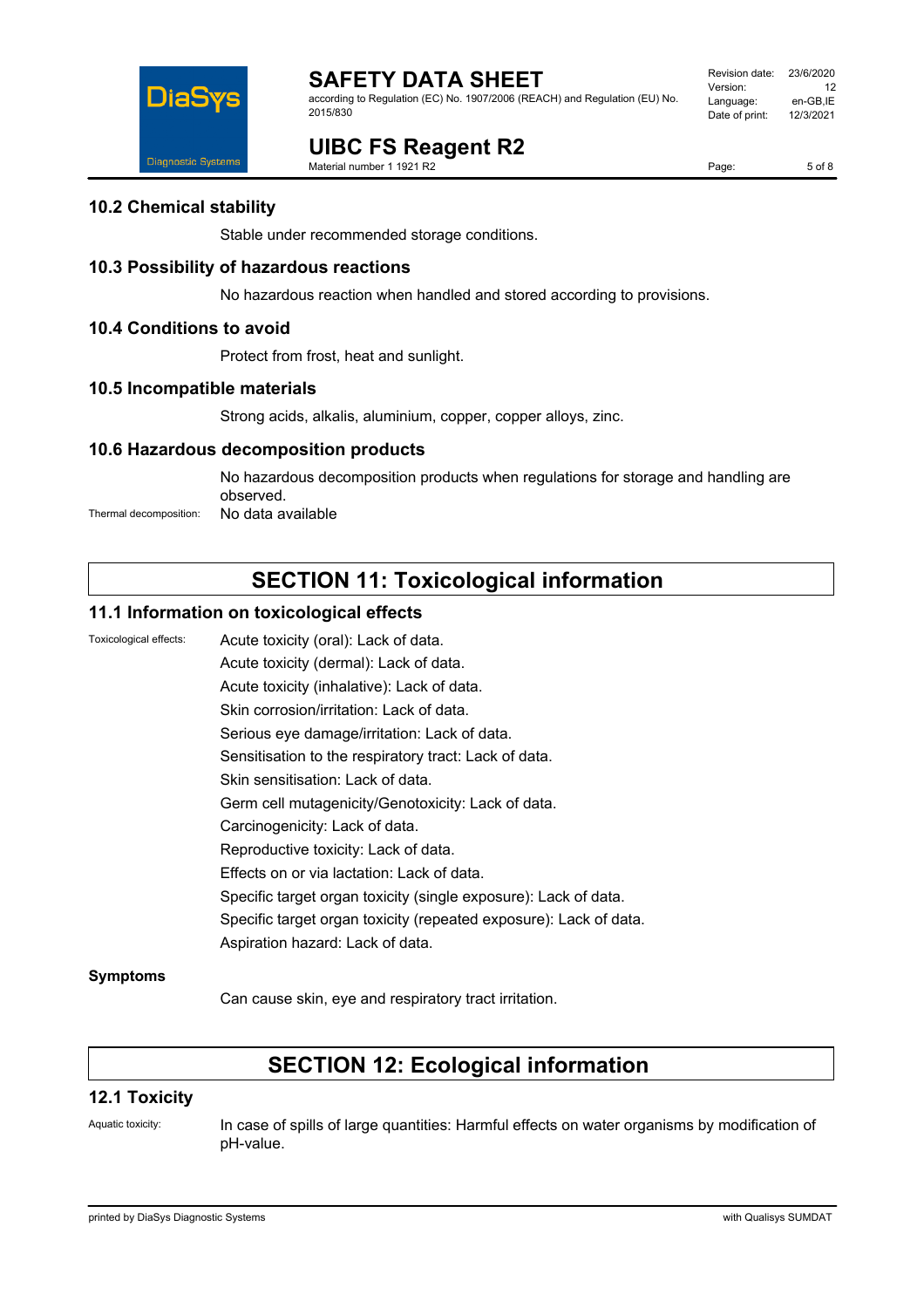

according to Regulation (EC) No. 1907/2006 (REACH) and Regulation (EU) No. 2015/830

| Revision date: | 23/6/2020 |
|----------------|-----------|
| Version:       | 12        |
| Language:      | en-GB,IE  |
| Date of print: | 12/3/2021 |
|                |           |

# **UIBC FS Reagent R2**

Material number 1 1921 R2

Page: 6 of 8

### **12.2 Persistence and degradability**

Further details: No data available

### **12.3 Bioaccumulative potential**

Partition coefficient: n-octanol/water:

No data available

### **12.4 Mobility in soil**

No data available

### **12.5 Results of PBT and vPvB assessment**

No data available

### **12.6 Other adverse effects**

General information: Do not allow to enter into ground-water, surface water or drains.

## **SECTION 13: Disposal considerations**

### **13.1 Waste treatment methods**

### **Product**

| Waste key number: | 16 05 06 <sup>*</sup> = Laboratory chemicals, consisting of or containing hazardous substances,<br>including mixtures of laboratory chemicals.<br>* = Evidence for disposal must be provided. |  |
|-------------------|-----------------------------------------------------------------------------------------------------------------------------------------------------------------------------------------------|--|
| Recommendation:   | Special waste. Dispose of waste according to applicable legislation.                                                                                                                          |  |
| Package           |                                                                                                                                                                                               |  |
| Waste key number: | 15 01 02 = Plastic packaging                                                                                                                                                                  |  |
| Recommendation:   | Dispose of waste according to applicable legislation.                                                                                                                                         |  |

Non-contaminated packages may be recycled.

### **SECTION 14: Transport information**

### **14.1 UN number**

ADR/RID, IMDG, IATA-DGR:

not applicable

### **14.2 UN proper shipping name**

ADR/RID, IMDG, IATA-DGR:

Not restricted

### **14.3 Transport hazard class(es)**

ADR/RID, IMDG, IATA-DGR:

not applicable

### **14.4 Packing group**

ADR/RID, IMDG, IATA-DGR:

not applicable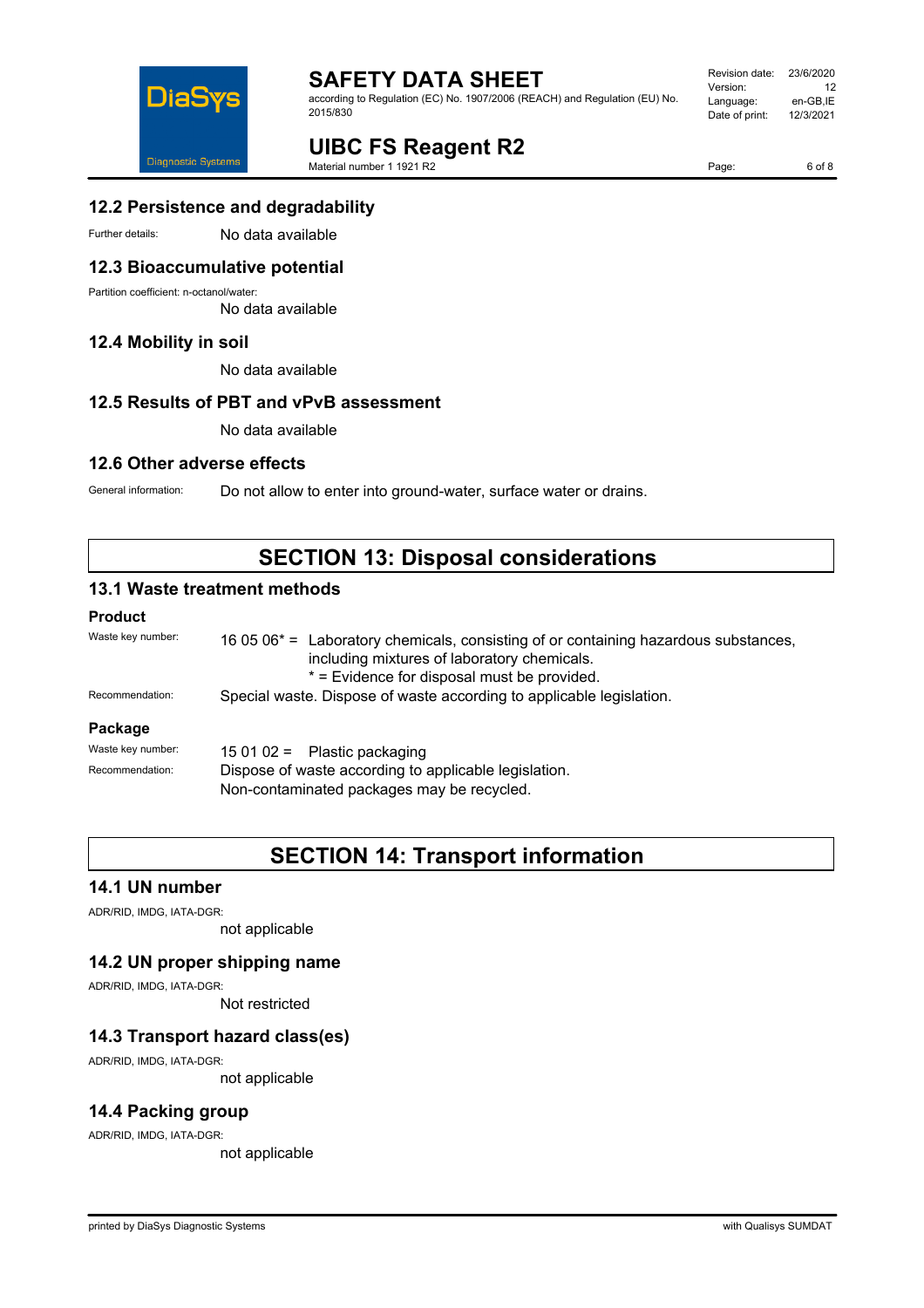

according to Regulation (EC) No. 1907/2006 (REACH) and Regulation (EU) No. 2015/830

# **UIBC FS Reagent R2**

Material number 1 1921 R2

### **14.5 Environmental hazards**

Marine pollutant: no

### **14.6 Special precautions for user**

No dangerous good in sense of these transport regulations.

### **14.7 Transport in bulk according to Annex II of Marpol and the IBC Code**

No data available

## **SECTION 15: Regulatory information**

### **15.1 Safety, health and environmental regulations/legislation specific for the substance or mixture**

### **National regulations - Great Britain**

Hazchem-Code:

No data available

### **15.2 Chemical Safety Assessment**

For this mixture a chemical safety assessment is not required.

### **SECTION 16: Other information**

#### **Further information**

Wording of the H-phrases under paragraph 2 and 3:

H302 = Harmful if swallowed.

H351 = Suspected of causing cancer.

H361d = Suspected of damaging the unborn child.

H411 = Toxic to aquatic life with long lasting effects.

EUH210 = Safety data sheet available on request.



Page: 7 of 8